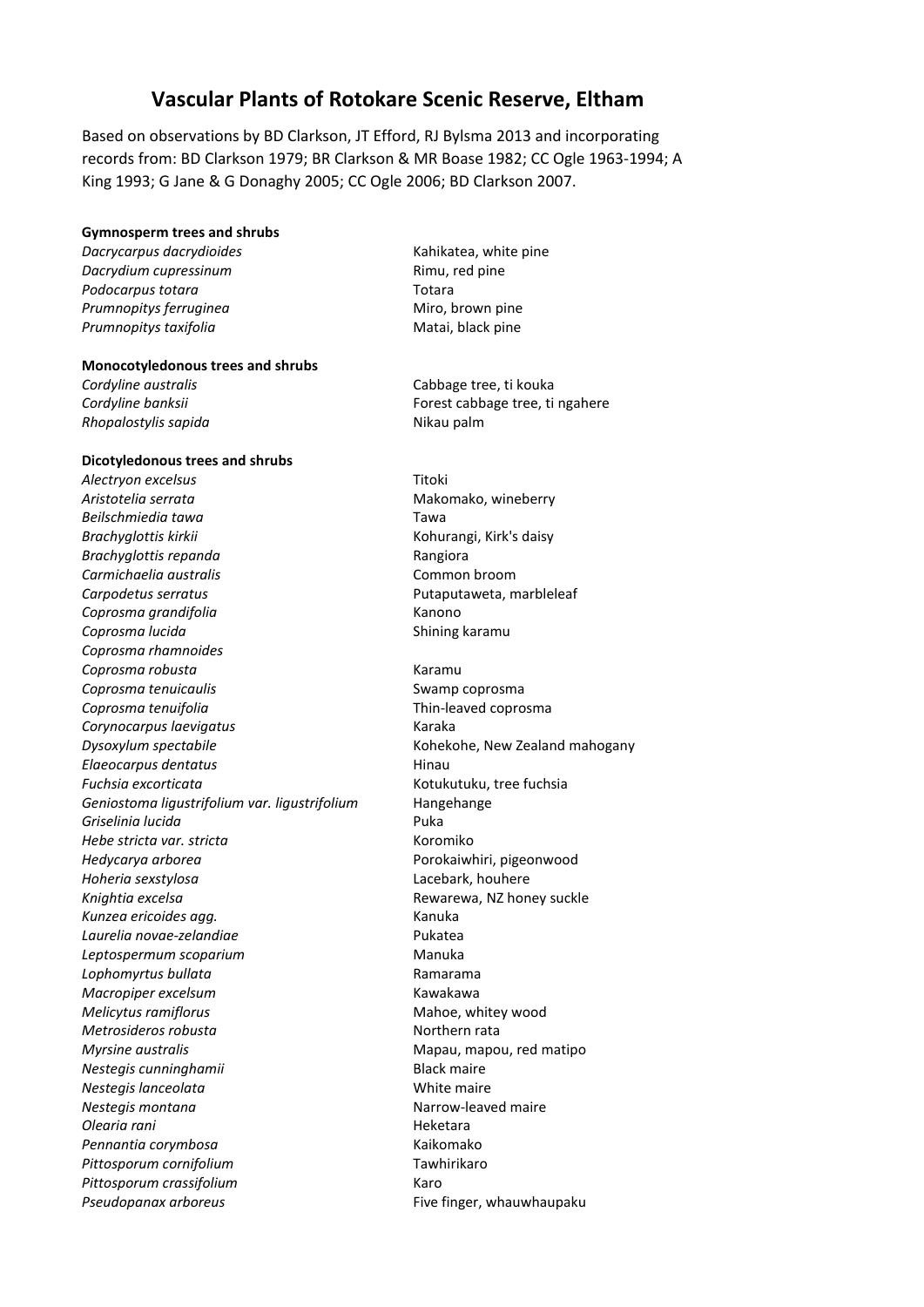Pseudopanax crassifolius extending the Horoeka, lancewood *Pseudowintera axillaris* Lowland horopito *Raukaua edgerleyi* Raukawa *Rhabdothamnus solandri* Taurepo, NZ gloxinia **Schefflera digitata Pate, seven finger Solanum aviculare Poroporo** *Solanum nodiflorum Streblus heterophyllus* Turepo, small-leaved milk tree *Weinmannia racemosa* Kamahi

#### **Monocotyledonous lianes**

*Freycinetia banksii* Kiekie **Ripogonum scandens** Supplejack

#### **Dicotyledonous lianes**

*Calystegia tuguriorum* New Zealand bindweed *Clematis foetida* Clematis *Clematis forsteri* Clematis *Metrosideros colensoi* Climbing rata *Metrosideros diffusa* extending the Climbing rata *Metrosideros fulgens* Climbing rata *Metrosideros perforata* and the matrix white rata Parsonsia capsularis and a series of the Small-flowered jasmine Parsonsia heterophylla **New Zealand jasmine Rubus australis Rubus australis Rubus Swamp lawyer Rubus cissoides Bush lawyer Bush lawyer** *Rubus schmidelioides* White-leaved lawyer

#### **Psilopsids, Lycopods and Quillworts**

*Huperzia varia* entrance and the Hanging clubmoss **Hanging** clubmoss *Lycopodium scariosum* Creeping clubmoss **Tmesipteris elongata** Fork fern

#### **Ferns**

*Adiantum cunninghamii* Common maidenhair Adiantum fulvum **Maidenhair** Maidenhair *Arthropteris tenella* Jointed fern Asplenium flaccidum<br>
Hanging spleenwort *Asplenium gracillimum Asplenium hookerianum* Asplenium oblongifolium and the settlem of the shining spleenwort Asplenium polyodon<br>
Sickle spleenwort *Azolla filiculoides* Pacific azolla *Blechnum chambersii* Lance fern *Blechnum colensoi* Colenso's hard fern *Blechnum discolor* Crown fern, petipeti *Blechnum filiforme* Thread fern *Blechnum fluviatile* Creek fern, kiwikiwi *Blechnum minus* Swamp kiokio **Blechnum nigrum** Black hard fern *Blechnum novae-zelandiae* Kiokio *Blechnum penna-marina* and the analysis of alpine hard fern

Syzygium maire **Syzygium maire** Syzygium maire waiwaka, maire tawake

*Clematis paniculata* White clematis, puawananga *Muehlenbeckia australis* Large-leaved muehlenbeckia *Passiflora tetrandra* Kohia, New Zealand passionfruit

*Lycopodium volubile* Climbing clubmoss, waewaekoukou

Asplenium bulbiferum **Hendamin** Hen and chicken fern, pikopiko

*Cyathea cunninghamii* Gully tree fern, slender tree fern,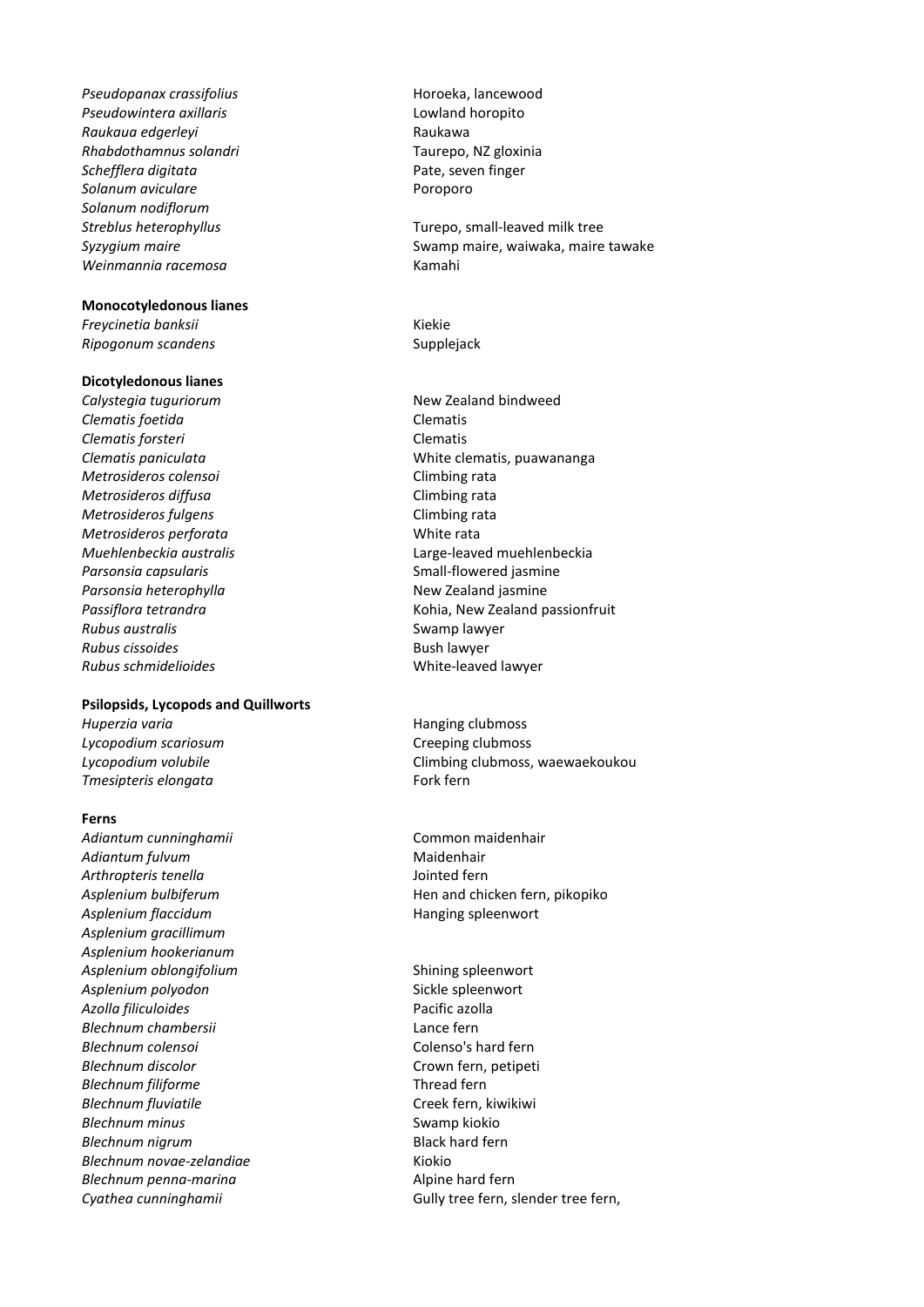**Cyathea dealbata** Cyathea dealbata Cyathea dealbata **Cyathea medullaris** Cyathea medullaris and the Mamaku, black tree fern **Cyathea smithii** Katote, soft tree fern *Deparia petersenii Dicksonia squarrosa* Wheki *Diplazium australe Histiopteris incisa* Water fern *Hymenophyllum demissum* Drooping filmy fern *Hymenophyllum dilatatum* Filmy fern *Hymenophyllum ferrugineum* Rusty filmy fern *Hymenophyllum flabellatum* Filmy fern *Hymenophyllum flexuosum* Filmy fern *Hymenophyllum revolutum* example of the Filmy fern *Hymenophyllum sanguinolentum* Filmy fern *Hymenophyllum scabrum* and the state of Rough filmy fern *Hypolepis ambigua* Lastreopsis glabella **Smooth shield fern** Lastreopsis hispida **Hairy fern** Hairy fern *Leptopteris hymenophylloides* Crape fern Leptopteris superba<br> **Prince of Wales feathers** *Loxogramme dictyopteris* Lance fern *Microsorum pustulatum* example and the Hounds tongue **Microsorum scandens** Fragrant fern Paesia scaberula **Scented fern** Scented fern **Pneumatopteris pennigera** Gully fern *Polyphlebium venosum* Veined bristle fern Polystichum neozelandicum and a state of Black shield fern *Polystichum silvaticum Polystichum wawranum* **Pteridium esculentum** and a state of the Bracken **Pteris macilenta** Sweet fern **Pteris tremula Shaking brake** *Pyrrosia eleagnifolia* Leather-leaf fern

#### **Orchids**

*Drymoanthus adversus Earina autumnalis* Easter orchid **Earina mucronata Earing orchid** Spring orchid *Microtis unifolia* **Microtis** unifolia **Nematoceras trilobum** Spider orchid Pterostylis banksii **New York Contract and Tutukiwi**, greenhood Pterostylis graminea<br>
Greenhood Pterostylis montana<br>
Greenhood Winika cunninghamii Winika

#### **Grasses**

*Austroderia fulvida* Toetoe *Isachne globosa* Swamp millet *Microlaena avenacea* Bush rice grass Poa anceps and a set of the set of the Broad-leaved poa

# **Sedges**

**Carex lambertiana Forest sedge Carex maorica** Maori sedge **Carex secta** Pukio **Carex solandri** Solanders sedge **Carex virgata** Swamp sedge

Forest sedge *Carex geminata* Cutty grass, rautahi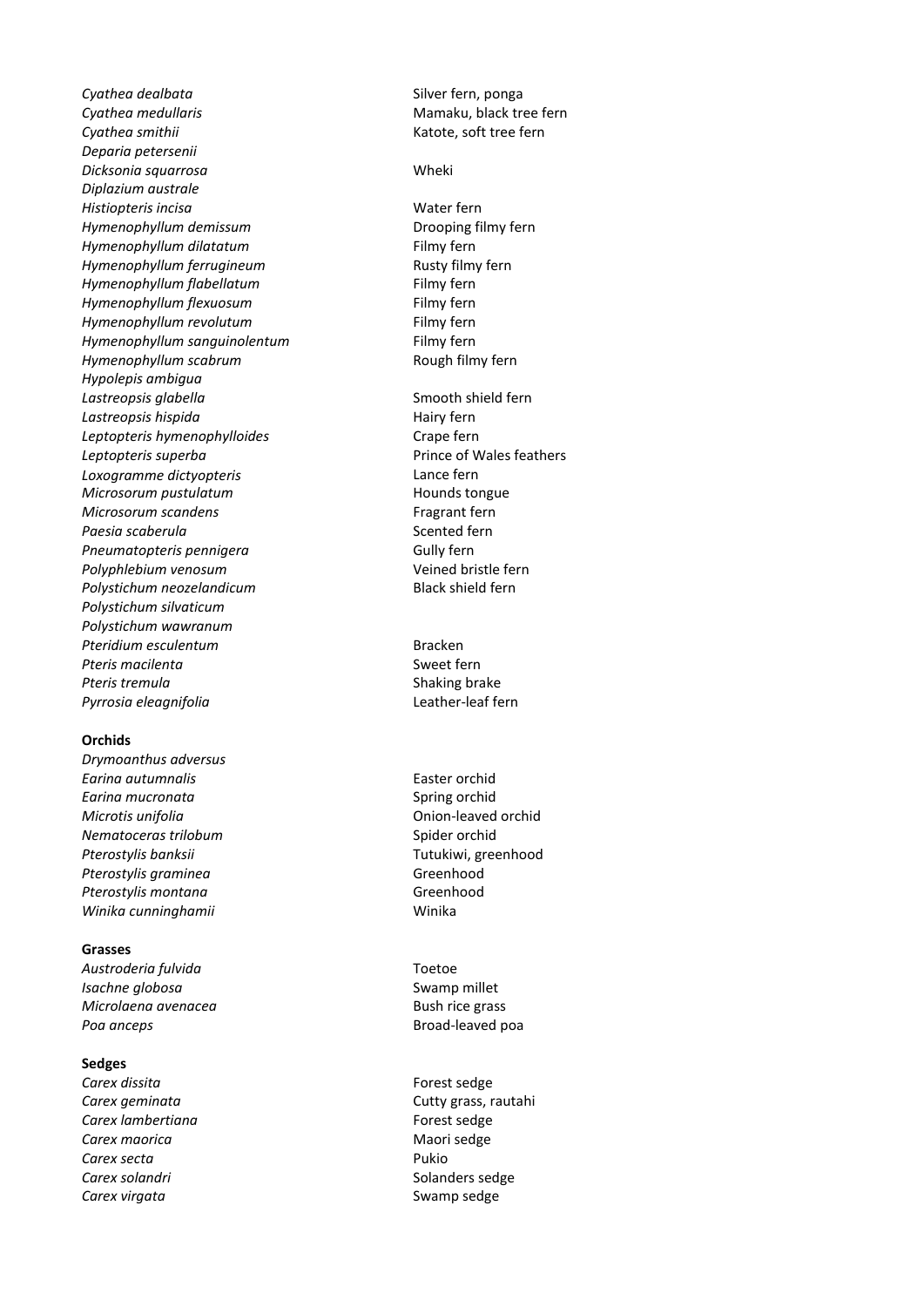*Eleocharis acuta* Sharp spike sedge **Gahnia pauciflora** Cutting sedge *Isolepis habra Isolepis inundata Machaerina articulata Uncinia banksii* Hook sedge **Uncinia ferruginea Hook sedge Uncinia uncinata Hook sedge** 

#### **Rushes and allied plants**

*Juncus edgariae Juncus planifolius Juncus sarophorus* Fan flowered rush

#### **Other monocotyledonous herbs**

Astelia fragrans and the second part of the Bush lily Astelia solandri **Perching lily** *Collospermum hastatum Dianella nigra* Turutu, ink berry *Lemna disperma* Common duckweed *Libertia ixioides* Mikoikoi, NZ iris **Phormium tenax** Flax, harakeke Potamogeton ochreatus **Potamogeton** ochreatus **Pondweed** *Typha orientalis* Raupo, bullrush

### **Dicotyledonous herbs: Composites**

*Anaphalioides trinervis Euchiton japonicus* Lagenifera pumila<br> **Lagenifera pumila**<br> **Papataniwhaniwha** *Senecio minimus*

#### **Other dicotyledonous herbs**

Acaena novae-zelandiae **Bidibid Callitriche muelleri** Mullers starwort **Cardamine debilis agg.** NZ bittercress *Elatostema rugosum* Parataniwha, New Zealand Begonia *Epilobium nummulariifolium* Willowherb *Epilobium pallidiflorum* and the state of the Swamp willowherb *Epilobium rotundifolium* and the second Round-leaved willowherb *Geranium sp.(c) ("microphyllum mainland") Gunnera monoica Haloragis erecta* Toatoa, fireweed *Hydrocotyle heteromeria* Wax weed *Hydrocotyle moschata* **Hairy pennywort Hairy pennywort** *Hydrocotyle novae-zeelandiae Hydrocotyle pterocarpa Lobelia angulata Myriophyllum propinquum* Common water milfoil *Nertera depressa Persicaria decipiens Ranunculus amphitrichus* Waoriki **Ranunculus reflexus Hairy buttercup** *Stellaria decipiens Stellaria parviflora* **Urtica incisa** Scrub nettle *Wahlenbergia ramosa* Coastal harebell *Wahlenbergia violacea* Violet harebell

**Charophytes**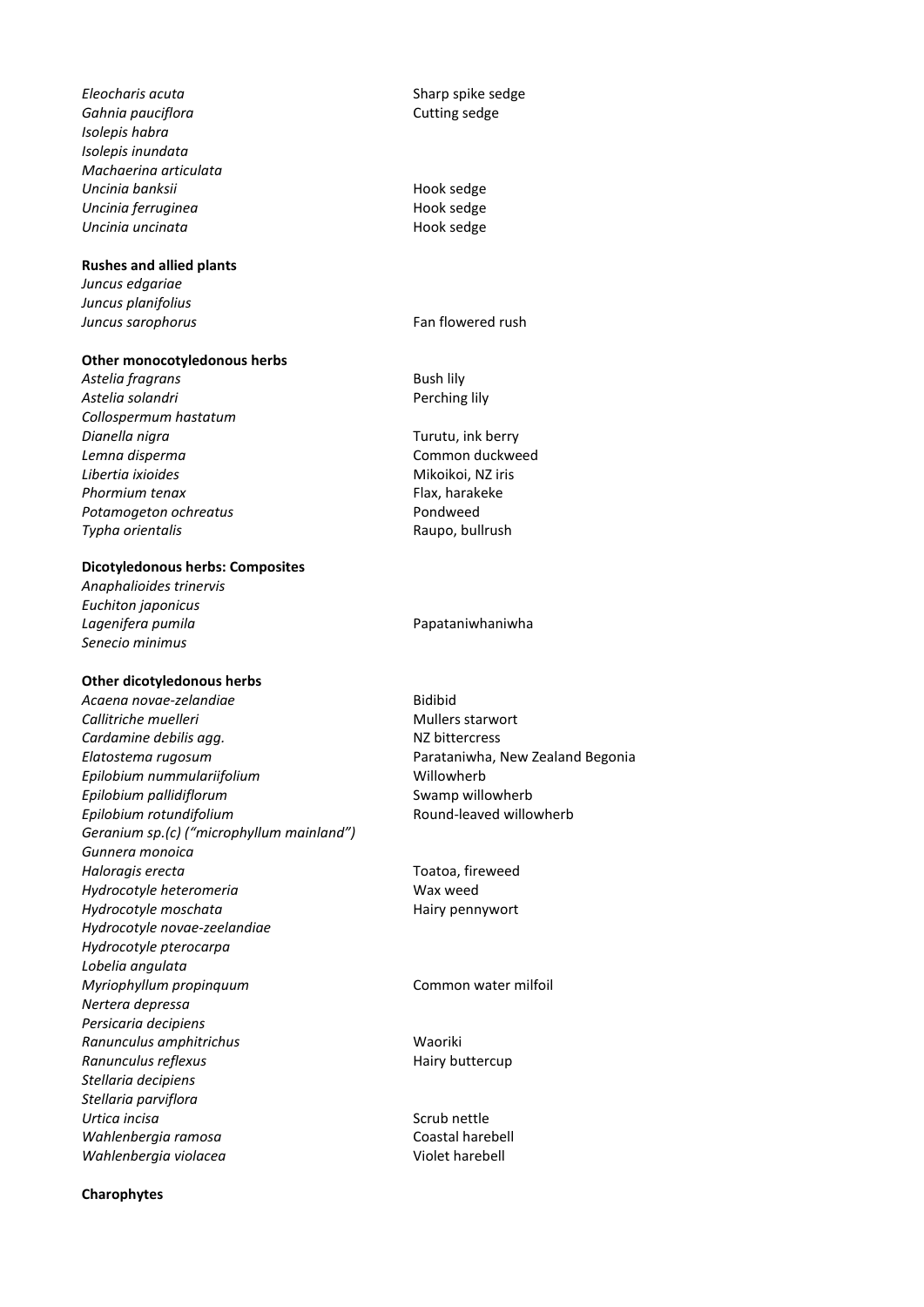**Exotics (all groups)** Anthoxanthum odoratum and the state of the Sweet vernal Apium nodiflorum **Mater Celery Water celery** Arctium lappa **Burdock** Arctium minus subsp. minus<br>
Burdock **Bellis perennis Bellis daisy Berberis glaucocarpa Barberry** Calystegia silvatica subsp. disjuncta Great bindweed **Carex ovalis Carex Oval sedge Cerastium glomeratum** and the control of the Annual mouse-ear chickweed *Cirsium arvense* Californian thistle **Clematis vitalba Clematis vitalba Clematis vitalba Clematis beard Conium maculatum Hemlock** *Conyza bilbaoana* Flea-bane **Crepis capillaris Hawksbeard** *Cupressus macrocarpa* Macrocarpa *Cyperus eragrostis* Umbrella sedge **Dactylis glomerata Cocksfoot** *Daucus carota* Wild carrot *Digitalis purpurea* Foxglove *Egeria densa* Egeria *Erigeron karvinskianus* Mexican daisy **Galega officinalis** Goat's rue *Galium aparine* Cleavers **Galium palustre Marsh bedstraw** *Holcus lanatus* Yorkshire fog *Jacobaea vulgaris* et al. **Ragwort** *Juncus amabilis* Leafless rush *Juncus effusus var. effusus* Leafless rush *Juncus tenuis var. tenuis* Track rush *Lagarosiphon major* Oxygen weed Lathyrus latifolius **Everlasting pea** Leucanthemum vulgare<br> **Compare Compare Compare Compare Compare Compare Compare Compare Compare Compare Compare Compare Compare Compare Compare Compare Compare Compare Compare Compare Compare Compare Compare Compare Compare** *Leycesteria formosa* Himalayan honeysuckle *Lotus pedunculatus* Lotus Ludwigia palustris and the second version of the United States and Vater purslane Ludwigia peploides **Water primrose Water** primrose *Malus x domestica* Apple *Myosotis arvensis* Field forget-me-not *Myosotis laxa subsp. caespitosa* Water forger-me-not **Nasturtium officinale** Matercress *Parentucellia viscosa* Tarweed Pastinaca sativa and a series of the Mild parsnip Persicaria hydropiper and a settlement of the Mater pepper **Petroselinum crispum** Wild parsley *Phalaris sp.* Canary grass Physalis peruviana **Cape gooseberry** Cape gooseberry Plantago major *Plantago major* **Broad-leaved plantain** *Plectranthus ciliatus* Plectranthus **Prunella vulgaris** The Self heal **Ranunculus acris subsp. acris** Giant buttercup **Ranunculus repens** buttercup *Raphanus raphanistrum subsp. raphanistrum* **Rapistrum rugosum** Turnip weed **Rubus fruticosus Blackberry** *Rubus fruticosus agg.* blackberry